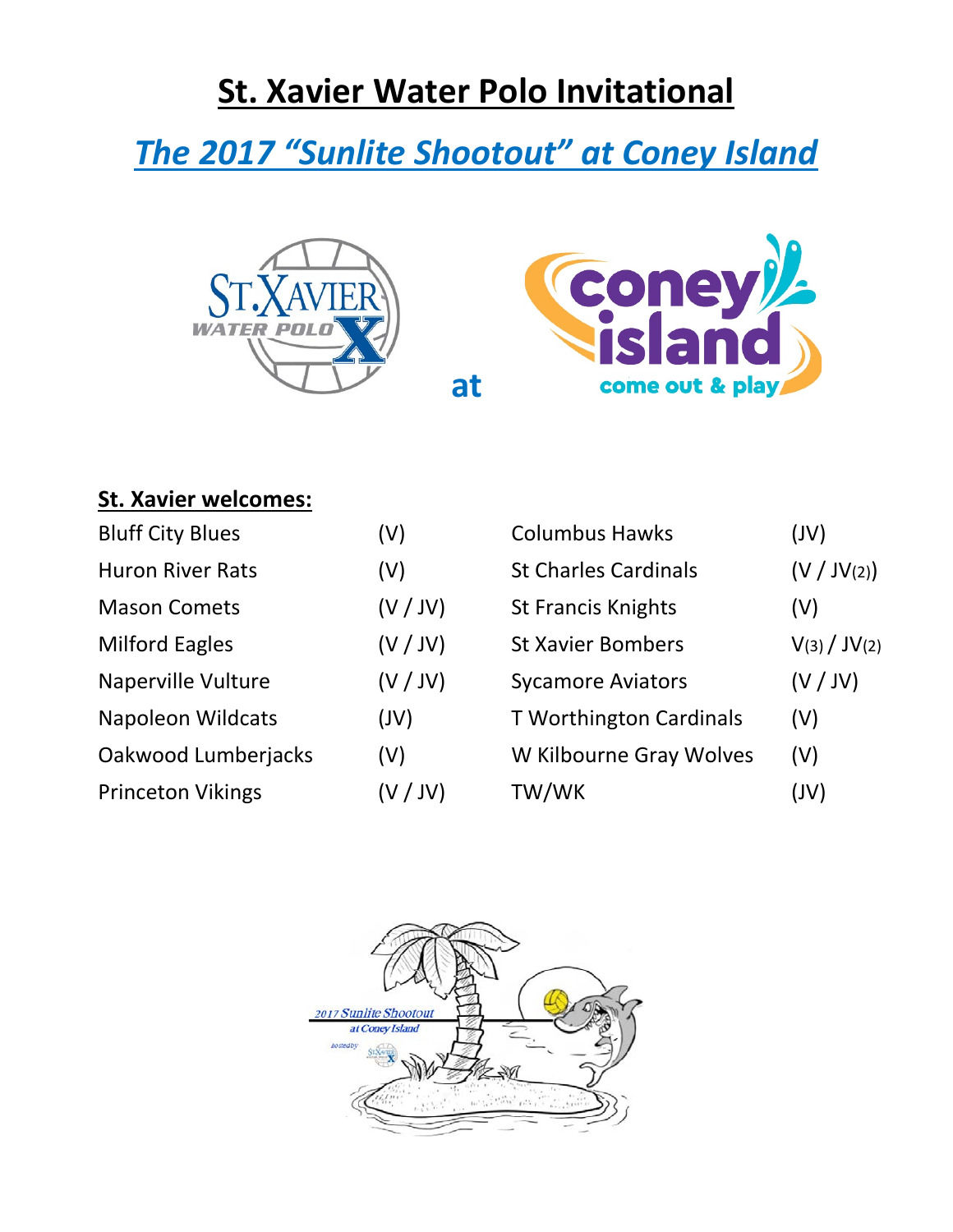



## **2017 St. Xavier Water Polo Invitational**

### *The Sunlite Shootout at Coney Island*

### **VARSITY CHAMPIONSHIP & JV ROUND ROBIN TOURNAMENT**

| <b>LOCATION:</b>        | Coney Island, 6201 Kellogg Ave, Cincinnati OH 45230<br>http://coneyislandpark.com/<br>To park, enter at Gate 3. Enter pool on east side (adjacent to parking lot)                                                                                                                                                                             |
|-------------------------|-----------------------------------------------------------------------------------------------------------------------------------------------------------------------------------------------------------------------------------------------------------------------------------------------------------------------------------------------|
| <b>SUNLITE POOL:</b>    | <b>Coney Island</b><br><b>Cincinnati Enquirer Article</b>                                                                                                                                                                                                                                                                                     |
| <b>COURSES:</b>         | 3 ALL-DEEP OUTDOOR COURSES: approximate measurements:<br>one course 25 yards x 15 yards and 6' deep<br>two courses 22 yards x 15 yards and 9' deep                                                                                                                                                                                            |
| <b>DATE &amp; TIME:</b> | September 16th & 17th; 7:30am start Saturday & Sunday. Gates open half-hour prior.<br>See schedule for approximate game times.                                                                                                                                                                                                                |
| <b>GAMES:</b>           | 6 minute quarters, 2 minutes b/w quarters, 5 minute half. Two 1 minute timeouts per game.<br>No overtime or shootout in pool play; 5-shot shootout in bracket play.<br>Varsity tournament seeded based on Ohio Cup results. JV seeded by W-L & goal differential.<br>Coney is an outdoor pool; games may be adjusted or cancelled for weather |
| <b>SAFETY:</b>          | Lifeguards will be on deck and 2 medics available.                                                                                                                                                                                                                                                                                            |
| <b>ADMISSION:</b>       | \$8 for adults; kids 10 and under free; \$20 max per family. Parking is free.                                                                                                                                                                                                                                                                 |
| <b>CONCESSIONS:</b>     | Concessions will be available all weekend and food trucks will be on-site:                                                                                                                                                                                                                                                                    |

Saturday: specialty coffee and steak sandwiches Sunday: coffee and juicery, gourmet hot dogs and sausages

**BROADCAST:** Checking with ICRCtv.com, Fox19 and other local stations.

#### **Tournament Directors**:

Joe Lockett 513.652.7256 / [2jlockett@gmail.com](mailto:2jlockett@gmail.com) Jeff Graham 513.325.7022 / [jfgraham97@gmail.com](mailto:jfgraham97@gmail.com)

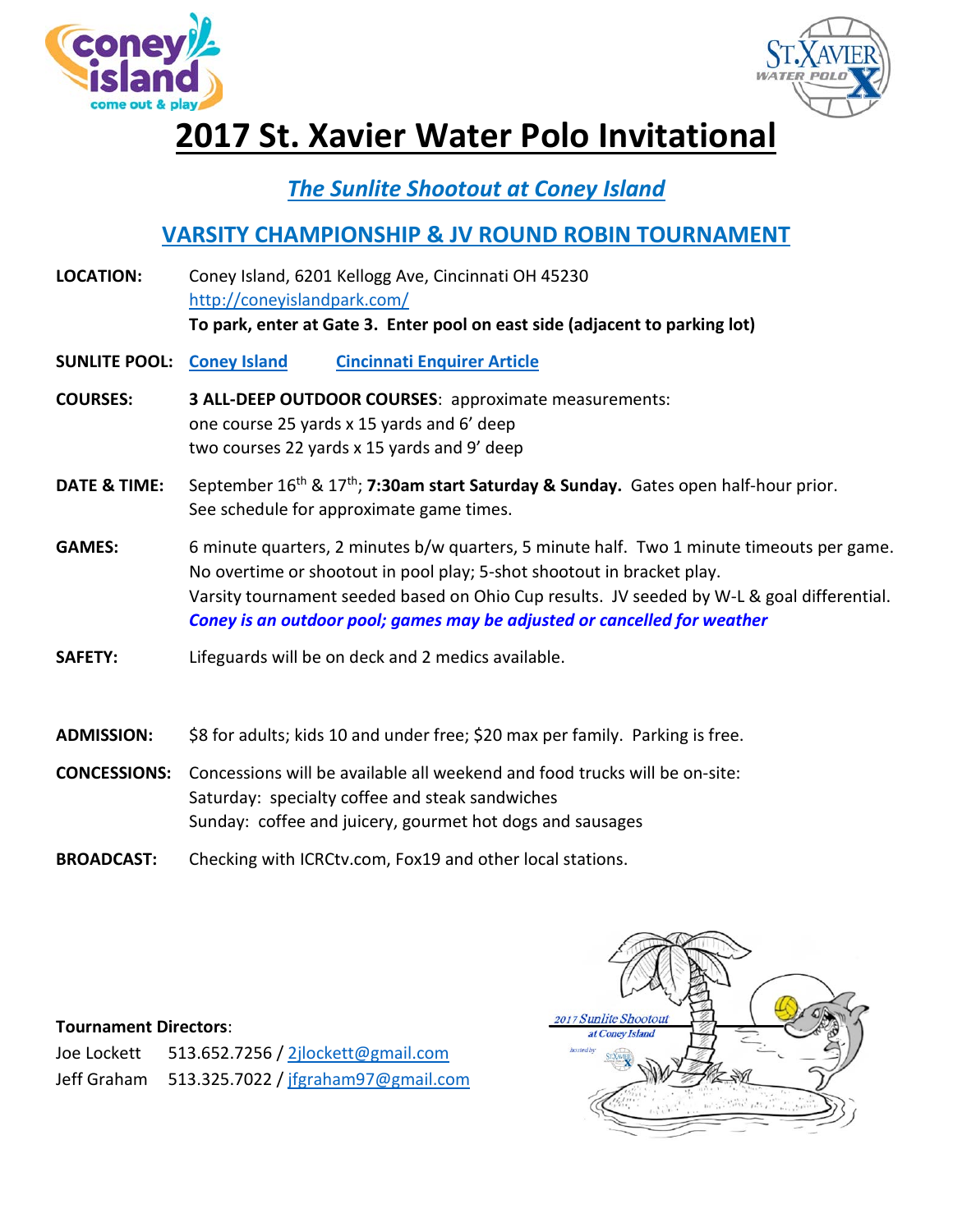

**N**



**2017 St. Xavier Water Polo Invitational @ Sunlite Pool Sept 16th & 17th** *The Sunlite Shootout!*

- Enter off Kellogg Avenue (runs East -West to the north of the pool)
- Park in Lot 3 (to the East)
- Enter at the East Entrance

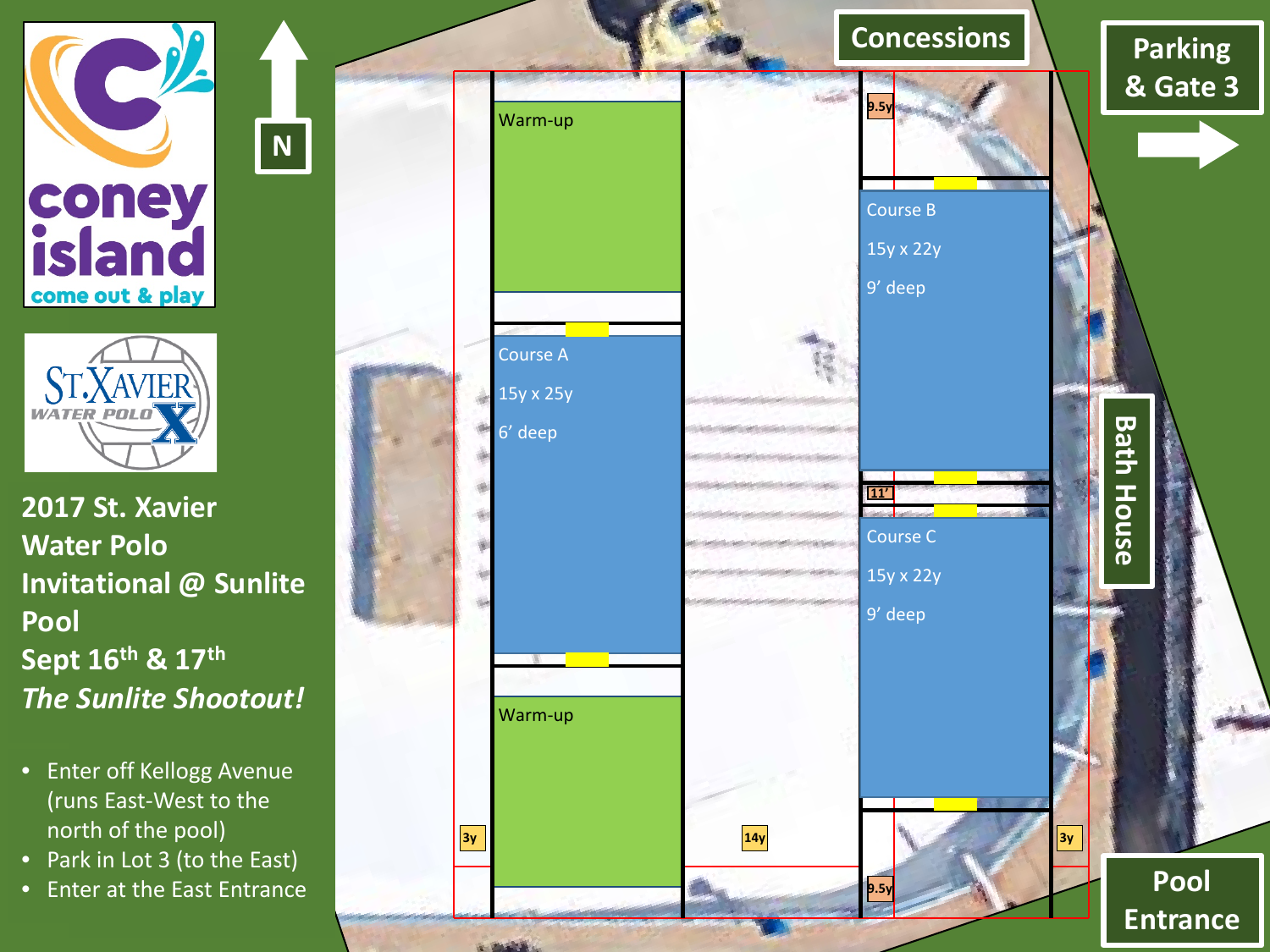### **2017 Sunlite Shootout at Coney Island hosted by**

#### **Groups & Game Times**

### *Saturday Group Play Sunday Bracket*

|     |                 | sunrise 7:20am; sunset 7:44pm |           | 12:52 AM  |     |               | sunrise 7:21am; sunset 7:42pm |                       |                    |
|-----|-----------------|-------------------------------|-----------|-----------|-----|---------------|-------------------------------|-----------------------|--------------------|
|     | <b>SATURDAY</b> | Course A                      | Course B  | Course C  |     | <b>SUNDAY</b> | Course A                      | Course B              | Course C           |
| G01 | 7:30 AM         | $Jv01-Jv03$                   | V01-V02   | V03-V04   | G15 | 7:30 AM       | <b>Bracket G01</b>            | Bracket G02           | <b>Bracket G03</b> |
| G02 | 8:22 AM         | $Jv05-Jv06$                   | V06-V07   | V08-V09   | G16 | 8:22 AM       | JvA3-JvB3                     | <b>Bracket G04</b>    | <b>Bracket G05</b> |
| G03 | 9:14 AM         | Jv07-Jv08                     | $V11-V12$ | $V13-V14$ | G17 | 9:14 AM       | JvC3-JvD3                     | <b>Bracket G06</b>    | <b>Bracket GO7</b> |
| G04 | 10:06 AM        | $Jv10-Jv11$                   | V01-V05   | V02-V03   | G18 | 10:06 AM      | JvA2-JvB2                     | <b>Bracket G08</b>    | <b>Bracket G09</b> |
| G05 | 10:58 AM        | $Jv02-Jv03$                   | V06-V10   | V07-V08   | G19 | 10:58 AM      | JvC2-JvD2                     | Bracket G10           | <b>Bracket G11</b> |
| G06 | 11:50 AM        | $Jv04-Jv05$                   | $V11-V15$ | $V12-V13$ | G20 | 11:50 AM      | LG16A-LG17A                   | JvA1-JvB1             | JvC1-JvD1          |
| G07 | 12:42 PM        | Jv07-Jv09                     | V04-V05   | V01-V03   | G21 | 12:42 PM      | <b>WG16A-WG17A</b>            | <b>Bracket G12</b>    | <b>Bracket G13</b> |
| G08 | 1:34 PM         | $Jv10-Jv12$                   | $V09-V10$ | V06-V08   | G22 | 1:34 PM       | <b>LG18A-LG19A</b>            | Bracket G14           | <b>Bracket G15</b> |
| G09 | 2:26 PM         | $Jv01-Jv02$                   | $V14-V15$ | $V11-V13$ | G23 | 2:26 PM       | <b>WG18A-WG19A</b>            | Bracket G16           | Bracket G17        |
| G10 | $3:18$ PM       | $Jv04-Jv06$                   | V02-V05   | V01-V04   | G24 | 3:18 PM       | LG20B-LG20C                   | <b>WG20B-WG20C</b>    | <b>Bracket G18</b> |
| G11 | 4:10 PM         | Jv08-Jv09                     | V07-V10   | V06-V09   | G25 | 4:10 PM       | Bracket G19                   |                       |                    |
| G12 | 5:02 PM         | $Jv11-Jv12$                   | $V12-V15$ | $V11-V14$ |     | 5:02 PM       |                               |                       |                    |
| G13 | 5:54 PM         | V07-V09                       | V02-V04   | V03-V05   |     |               |                               |                       |                    |
| G14 | 6:46 PM         | V08-V10                       | $V12-V14$ | $V13-V15$ |     |               |                               |                       |                    |
|     | 7:38 PM         |                               |           |           |     |               | Varsity Gold                  | <b>Varsity Silver</b> | <b>JV Tourney</b>  |



|    | sunrise 7:21am; sunset 7:42pm |                    |                    |                    |  |  |
|----|-------------------------------|--------------------|--------------------|--------------------|--|--|
|    | <b>SUNDAY</b>                 | Course A           | Course B           | Course C           |  |  |
| 15 | 7:30 AM                       | Bracket G01        | <b>Bracket G02</b> | <b>Bracket G03</b> |  |  |
| 16 | 8:22 AM                       | JvA3-JvB3          | Bracket G04        | <b>Bracket G05</b> |  |  |
| 17 | $9:14 \text{ AM}$             | $JvC3-JvD3$        | <b>Bracket G06</b> | <b>Bracket GO7</b> |  |  |
| 18 | $10:06$ AM                    | JvA2-JvB2          | Bracket G08        | Bracket G09        |  |  |
| 19 | 10:58 AM                      | $JvC2-JvD2$        | <b>Bracket G10</b> | <b>Bracket G11</b> |  |  |
| 20 | 11:50 AM                      | <b>LG16A-LG17A</b> | JvA1-JvB1          | $JvC1-JvD1$        |  |  |
| 21 | 12:42 PM                      | <b>WG16A-WG17A</b> | <b>Bracket G12</b> | <b>Bracket G13</b> |  |  |
| 22 | 1:34 PM                       | LG18A-LG19A        | <b>Bracket G14</b> | Bracket G15        |  |  |
| 23 | 2:26 PM                       | <b>WG18A-WG19A</b> | <b>Bracket G16</b> | Bracket G17        |  |  |
| 24 | $3:18$ PM                     | LG20B-LG20C        | <b>WG20B-WG20C</b> | <b>Bracket G18</b> |  |  |
| 25 | 4:10 PM                       | <b>Bracket G19</b> |                    |                    |  |  |
|    | 5:02 PM                       |                    |                    |                    |  |  |

Varsity Gold Varsity Silver JV Tourney **ALL GAME TIMES ARE APPROXIMATE - WE WILL START GAMES ASAP TO ENSURE ALL GAMES ARE PLAYED - PLEASE BE ON DECK EARLY & READY TO PLAY**

| <b>VARSITY</b>          |                    | <b>Junior Varsity</b> |                    |
|-------------------------|--------------------|-----------------------|--------------------|
| Group A                 | <b>Teams 01-05</b> | Group A               | <b>Teams 01-03</b> |
| Group B                 | <b>Teams 06-10</b> | Group B               | <b>Teams 04-06</b> |
| Group C                 | <b>Teams 11-15</b> | <b>Group C</b>        | <b>Teams 07-09</b> |
|                         |                    | Group D               | <b>Teams 10-12</b> |
|                         |                    |                       |                    |
|                         |                    | <b>Group A</b>        |                    |
| Group A                 |                    | St. X Beerman         | Team 01            |
| Mason                   | Team 01            | St. Chas White        | Team 02            |
| Princeton               | Team 02            | Sycamore              | Team 03            |
| St. Francis             | Team 03            |                       |                    |
| St. X Howe              | Team 04            | <b>Group B</b>        |                    |
| Worthington Kilbor      | Team 05            | Naperville            | Team 04            |
| Group B                 |                    | TW/WK                 | Team 05            |
| <b>Bluff City</b>       | Team 06            | St. X Brower          | Team 06            |
| Milford                 | Team 07            |                       |                    |
| Oakwood                 | Team 08            | Group C               |                    |
| St. X Keefe             | Team 09            | St. Charles Red       | Team 07            |
| Sycamore                | Team 10            | Mason                 | Team 08            |
| Group C                 |                    | Princeton             | Team 09            |
| Huron                   | Team 11            |                       |                    |
| Naperville              | Team 12            | <b>Group D</b>        |                    |
| St. Charles             | Team 13            | Napoleon              | Team 10            |
| St. Xavier              | Team 14            | Milford               | Team 11            |
| <b>Thomas Worthingt</b> | Team 15            | <b>Columbus Hawks</b> | Team 12            |

| <b>Junior Varsity</b> |                    |
|-----------------------|--------------------|
| Group A               | <b>Teams 01-03</b> |
| Group B               | <b>Teams 04-06</b> |
| Group C               | Teams 07-09        |
| Group D               | <b>Teams 10-12</b> |
|                       |                    |
| Group A               |                    |
| St. X Beerman         | Team 01            |
| St. Chas White        | Team 02            |
| Sycamore              | Team 03            |
|                       |                    |
| Group B               |                    |
| Naperville            | Team 04            |
| TW/WK                 | Team 05            |
| St. X Brower          | Team 06            |
|                       |                    |
| Group C               |                    |
| St. Charles Red       | Team 07            |
| Mason                 | Team 08            |
| Princeton             | Team 09            |
|                       |                    |
| Group D               |                    |
| Napoleon              | Team 10            |
| Milford               | Team 11            |
| Columbus Hawks        | $T2$ m 12          |

**VARSITY Junior Varsity Sunday's Varsity Bracket seeding determined by Ohio Cup Results.**

JV Bracket Seeding Determined By Pool Play Games Won (2 pts) / Tie (1) / Loss (0)

Goal Differential (up to 8) **Coin Flip** 



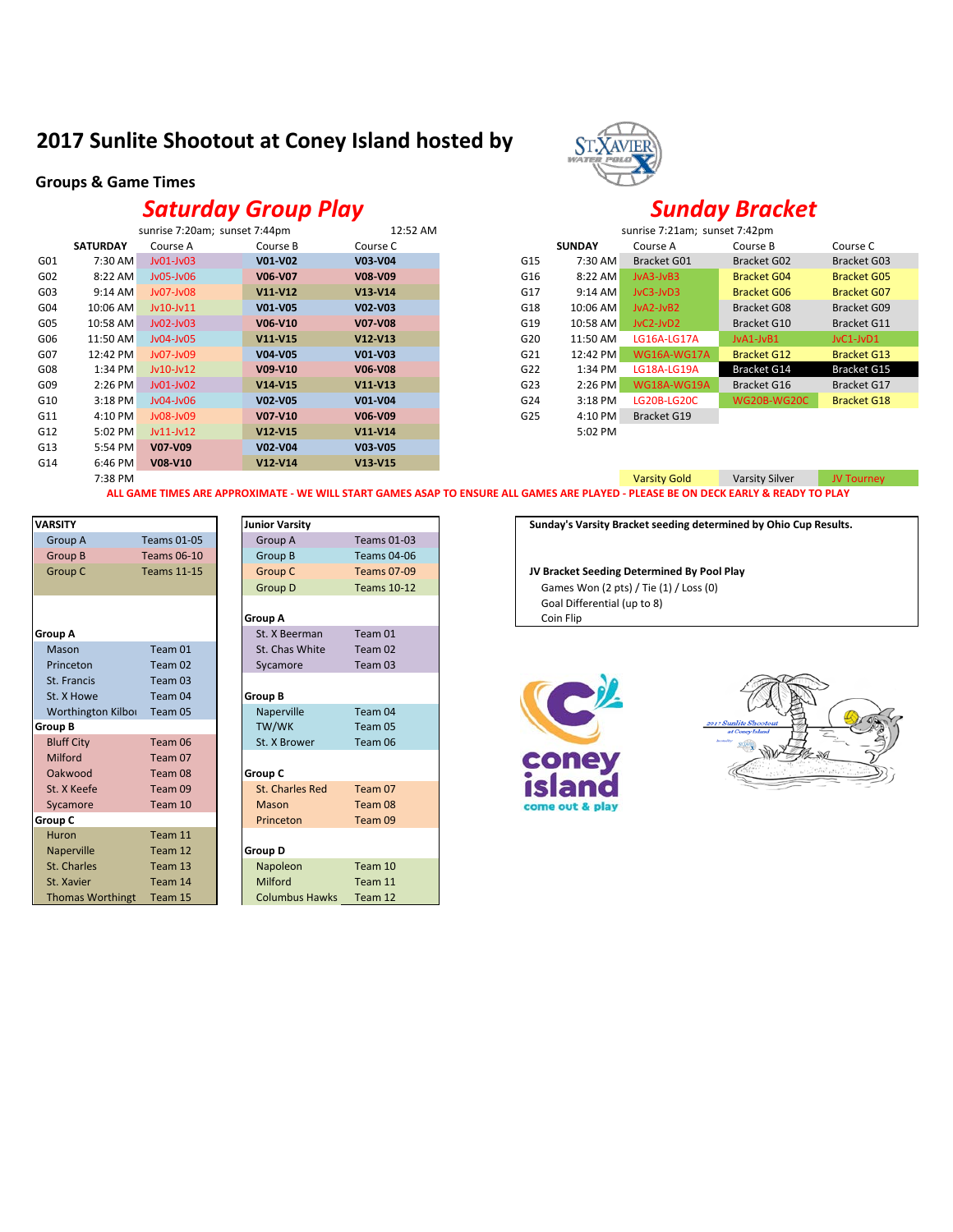## **2017 Sunlite Shootout at Coney Island hosted by**

### **Saturday Matches**

|                     | Course A                   | <b>Score</b> |
|---------------------|----------------------------|--------------|
| Game 01             | St. X Beerman              |              |
| 7:30 AM             | Sycamore                   |              |
|                     |                            |              |
| Game 02             | TW/WK                      |              |
| 8:22 AM             | St. X Brower               |              |
|                     |                            |              |
| Game 03             | <b>St. Charles Red</b>     |              |
| 9:14 AM             | Mason                      |              |
|                     |                            |              |
| Game 04<br>10:06 AM | Napoleon<br>Milford        |              |
|                     |                            |              |
| Game 05             | St. Chas White             |              |
| 10:58 AM            | Sycamore                   |              |
|                     |                            |              |
| Game 06             | Naperville                 |              |
| 11:50 AM            | TW/WK                      |              |
|                     |                            |              |
| Game 07             | <b>St. Charles Red</b>     |              |
| 12:42 PM            | Princeton                  |              |
|                     |                            |              |
| Game 08             | Napoleon                   |              |
| 1:34 PM             | <b>Columbus Hawks</b>      |              |
|                     |                            |              |
| Game 09             | St. X Beerman              |              |
| 2:26 PM             | St. Chas White             |              |
|                     |                            |              |
| Game 10<br>3:18 PM  | Naperville<br>St. X Brower |              |
|                     |                            |              |
| Game 11             | <b>Mason</b>               |              |
| 4:10 PM             | Princeton                  |              |
|                     |                            |              |
| Game 12             | Milford                    |              |
| 5:02 PM             | <b>Columbus Hawks</b>      |              |
|                     |                            |              |
| Game 13             | Milford                    |              |
| 5:54 PM             | St. X Keefe                |              |
|                     |                            |              |
| Game 14             | Oakwood                    |              |
| 6:46 PM             | Sycamore                   |              |
|                     |                            |              |

|           | <b>Course A</b>        | Score | <b>Course B</b>           | Score | <b>Course C</b>           | Score |
|-----------|------------------------|-------|---------------------------|-------|---------------------------|-------|
| Game 01   | St. X Beerman          |       | Mason                     |       | St. Francis               |       |
| 7:30 AM   | Sycamore               |       | Princeton                 |       | St. X Howe                |       |
|           |                        |       |                           |       |                           |       |
| Game 02   | TW/WK                  |       | <b>Bluff City</b>         |       | Oakwood                   |       |
| 8:22 AM   | St. X Brower           |       | Milford                   |       | St. X Keefe               |       |
|           |                        |       |                           |       |                           |       |
| Game 03   | <b>St. Charles Red</b> |       | Huron                     |       | St. Charles               |       |
| 9:14 AM   | Mason                  |       | Naperville                |       | St. Xavier                |       |
|           |                        |       |                           |       |                           |       |
| Game 04   | Napoleon               |       | Mason                     |       | Princeton                 |       |
| 10:06 AM  | Milford                |       | Worthington Kilbourne     |       | St. Francis               |       |
|           |                        |       |                           |       |                           |       |
| Game 05   | St. Chas White         |       | <b>Bluff City</b>         |       | Milford                   |       |
| 10:58 AM  | Sycamore               |       | Sycamore                  |       | Oakwood                   |       |
|           |                        |       |                           |       |                           |       |
| Game 06   | Naperville             |       | Huron                     |       | Naperville                |       |
| 11:50 AM  | TW/WK                  |       | <b>Thomas Worthington</b> |       | St. Charles               |       |
|           |                        |       |                           |       |                           |       |
| Game 07   | <b>St. Charles Red</b> |       | St. X Howe                |       | Mason                     |       |
| 12:42 PM  | Princeton              |       | Worthington Kilbourne     |       | St. Francis               |       |
|           |                        |       |                           |       |                           |       |
| Game 08   | Napoleon               |       | St. X Keefe               |       | <b>Bluff City</b>         |       |
| 1:34 PM   | <b>Columbus Hawks</b>  |       | Sycamore                  |       | Oakwood                   |       |
|           |                        |       |                           |       |                           |       |
| Game 09   | St. X Beerman          |       | St. Xavier                |       | Huron                     |       |
| $2:26$ PM | St. Chas White         |       | <b>Thomas Worthington</b> |       | St. Charles               |       |
|           |                        |       |                           |       |                           |       |
| Game 10   | Naperville             |       | Princeton                 |       | Mason                     |       |
| $3:18$ PM | St. X Brower           |       | Worthington Kilbourne     |       | St. X Howe                |       |
|           |                        |       |                           |       |                           |       |
| Game 11   | <b>Mason</b>           |       | Milford                   |       | <b>Bluff City</b>         |       |
| 4:10 PM   | Princeton              |       | Sycamore                  |       | St. X Keefe               |       |
|           |                        |       |                           |       |                           |       |
| Game 12   | Milford                |       | <b>Naperville</b>         |       | Huron                     |       |
| 5:02 PM   | <b>Columbus Hawks</b>  |       | <b>Thomas Worthington</b> |       | St. Xavier                |       |
|           |                        |       |                           |       |                           |       |
| Game 13   | <b>Milford</b>         |       | Princeton                 |       | St. Francis               |       |
| 5:54 PM   | St. X Keefe            |       | St. X Howe                |       | Worthington Kilbourne     |       |
|           |                        |       |                           |       |                           |       |
| Game 14   | Oakwood                |       | Naperville                |       | St. Charles               |       |
| $6:46$ PM | Sycamore               |       | St. Xavier                |       | <b>Thomas Worthington</b> |       |
|           |                        |       |                           |       |                           |       |







| St. Charles        |  |
|--------------------|--|
| St. Xavier         |  |
|                    |  |
| Princeton          |  |
| St. Francis        |  |
|                    |  |
| Milford            |  |
| Oakwood            |  |
|                    |  |
| Naperville         |  |
| <b>St. Charles</b> |  |
|                    |  |
| <b>Mason</b>       |  |
| St. Francis        |  |
|                    |  |
| <b>Bluff City</b>  |  |
| Oakwood            |  |
|                    |  |
| Huron              |  |
| <b>St. Charles</b> |  |
|                    |  |
| Mason              |  |
| St. X Howe         |  |
|                    |  |
| <b>Rluff City</b>  |  |

| St. X Keefe |  |
|-------------|--|
|             |  |
|             |  |

| <b>Huron</b> |  |
|--------------|--|
| St. Xavier   |  |

| St. Charles               |  |
|---------------------------|--|
| <b>Thomas Worthington</b> |  |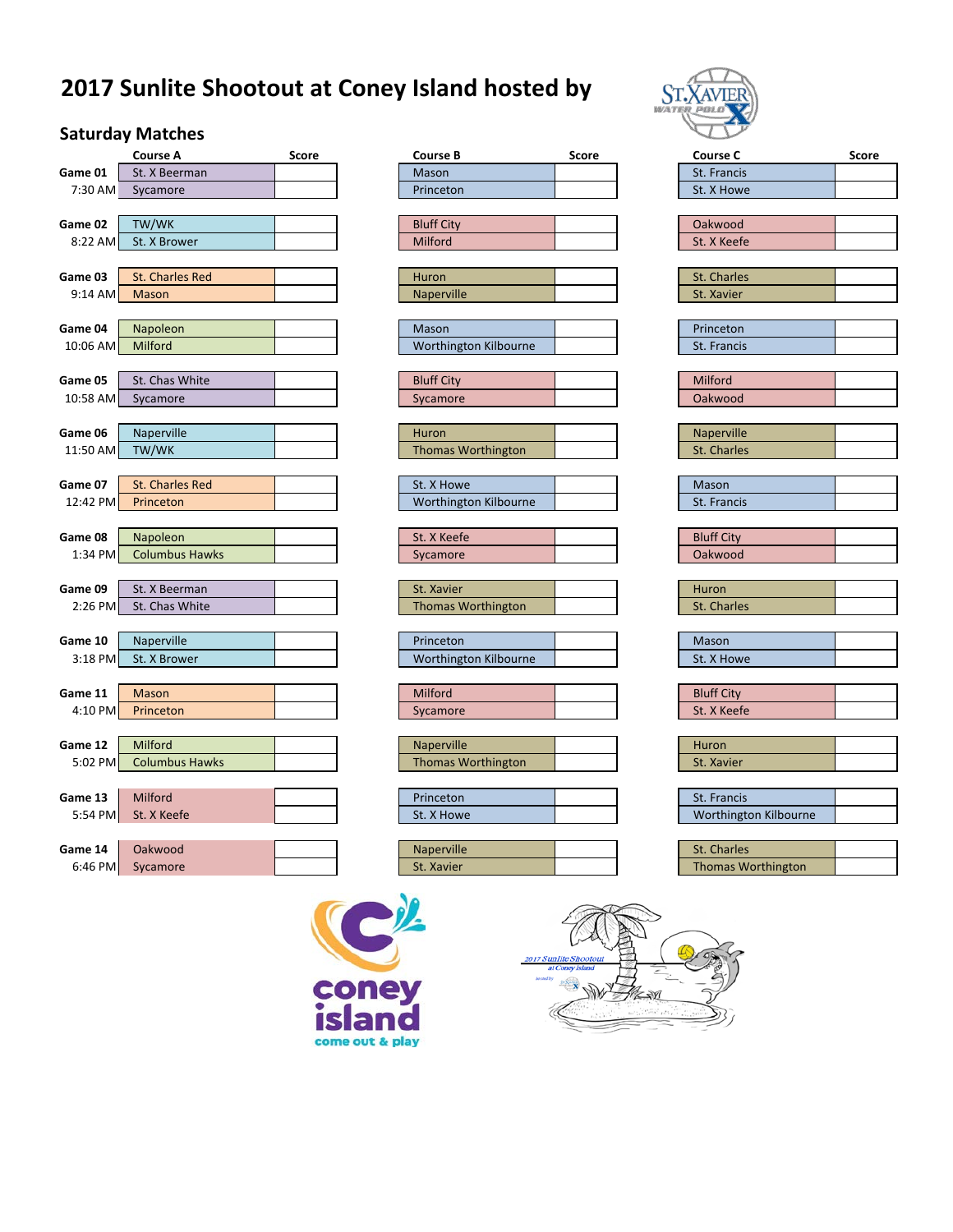#### **2017 Sunlite Shootout at Coney Island hosted by**







**COURSE C 3:18PM G18** 

| Coney<br>Seed  | School                             | Ohio<br>Cup    |
|----------------|------------------------------------|----------------|
| 1              | Naperville                         |                |
| 2              | Huron                              |                |
| 3              | St. Xavier                         | 1              |
| 4              | <b>Thomas Worthin</b>              | $\mathfrak{p}$ |
| 5              | St. Charles                        | 3              |
| ĥ              | Mason                              | $\Delta$       |
| $\overline{7}$ | Worthington Kill                   | 5              |
| 8              | St. Francis deSali                 | 6              |
| ٩              | Princeton                          | 7              |
| 10             | St. Xavier Howe                    | 8              |
| 11             | Sycamore                           | ٩              |
| 12             | Milford                            | 10             |
| 13             | <b>Bluff City</b>                  |                |
| 14             | St. Xavier Keefe                   |                |
| 15             | Oakwood                            |                |
|                |                                    |                |
|                | $\sim$ $\sim$ $\sim$ $\sim$ $\sim$ |                |







**VARSITY Gold Bracket** Naperville

St. Francis **COURSE B 8:22AM**

St. Charles

Maso **COURSE B 9:14AM**

Huron **COURSE C 9:14AM**

Thomas Worth. **COURSE C 8:22AM**

Worthington Kilb.

**G04**

**G05**

**G06**

**G07**

**Consolation** Loser G01

Loser G02 **COURSE B 1:34PM** Loser G03

Loser G11 **COURSE C 1:34PM**

**COURSE B 12:42PM G12**

**COURSE C 12:42PM G13**

St. Xavier Champion

**G14**

**G15**



**COURSE A 11:50AM COURSE A 1:34PM COURSE A 3:18PM**







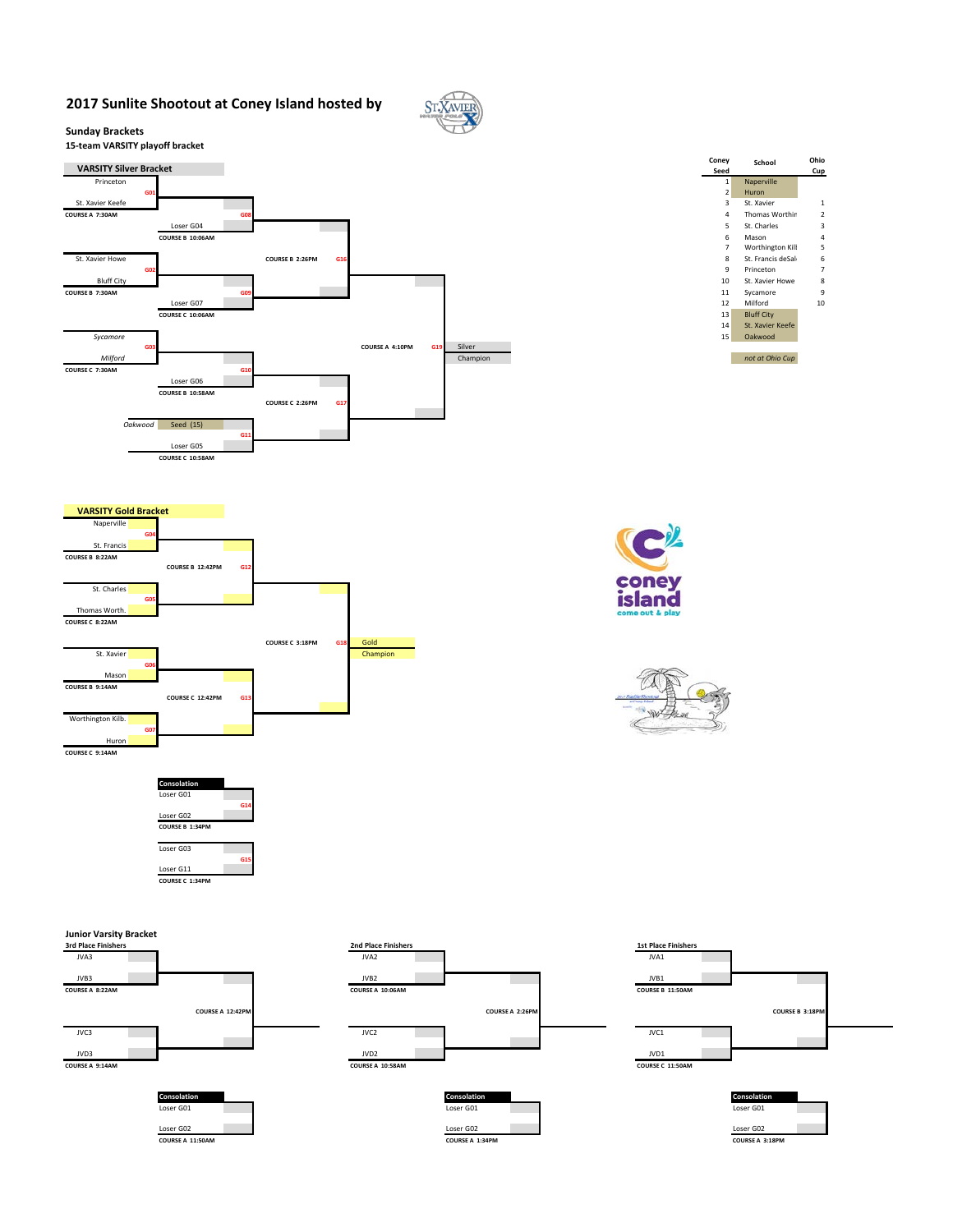



## **Basic Rules of Water Polo**

**1. Hands:** Players can only use one hand on the ball.

**2. Players:** There are 6 field players and 1 goalie and substitutes. Subs are permitted after a goal, between periods, and on the fly.

**3. Goalie differences:** The goalie can stand and use two hands if within 5M of his own goal. They are allowed to shoot, as long as they do so from their half of the pool.

**4. Shot clock:** There is a 30 sec. shot clock with each possession. Shot clock resets when: (1) a shot is taken; (2) there is an exclusion foul or 5M penalty shot; or (3) the opposing team gains clear possession of the ball.

**5. 2M Boundary:** The 2-meter line (Red and 2M from parallel goal line) marks area that is "offsides" to the offense unless the ball is already inside the 2M line. An offensive player can swim the ball inside 2m. Once the ball is inside 2M any offensive player can enter inside the 2M line.

**6. 5M Boundary:** The 5-meter line (Yellow and parallel to 2M line and Goal line) marks: (1) boundary for goalie's allowed use of 2 hands; (2) the distance for a penalty shot, and (3) the closest allowed distance for a direct shot on goal following an ordinary foul (assuming an immediate, continuous shot is taken).

**7. Physical Contact:** It is expected that players will wrestle for position - especially in front of the goal. If guarding a man with the ball, a greater degree of physical contact is permitted. The defending player can attempt to wrestle away possession of the ball. Once a man drops ball, any physical striking, grabbing, holding, or impeding will result in an ordinary foul, or, in some cases, an ejection. A smart offensive player will actually drop the ball to draw the foul.

**8. Ordinary Fouls** - An ordinary foul (90% of whistles) give the non-offending player or team (offense or defense) a free throw at the point of the foul. In almost all cases, a referee's whistle does not stop or slow the game. In fact, the team that reacts quickest (or anticipates in advance) to a whistle will have significant advantage. The player taking the free throw must put the ball in play without delay by passing it, swimming with it, or shooting it (if outside of 5m). If the ball is not put in play within 3 seconds, the team may be charged with delaying the game and the opposing team is awarded the ball. Ordinary fouls include: (a) grabbing the ball with two hands; (b) taking the ball under water when tackled; (c) impeding an opponent who is not holding the ball; (d) holding or pushing a player underwater when they do not have the ball; (e) pushing off of an opponent; (f) a shot clock violation; and (g) splashing. After an ordinary foul, play does not stop and only the clocks (shot and game) stop momentarily until the free throw is taken.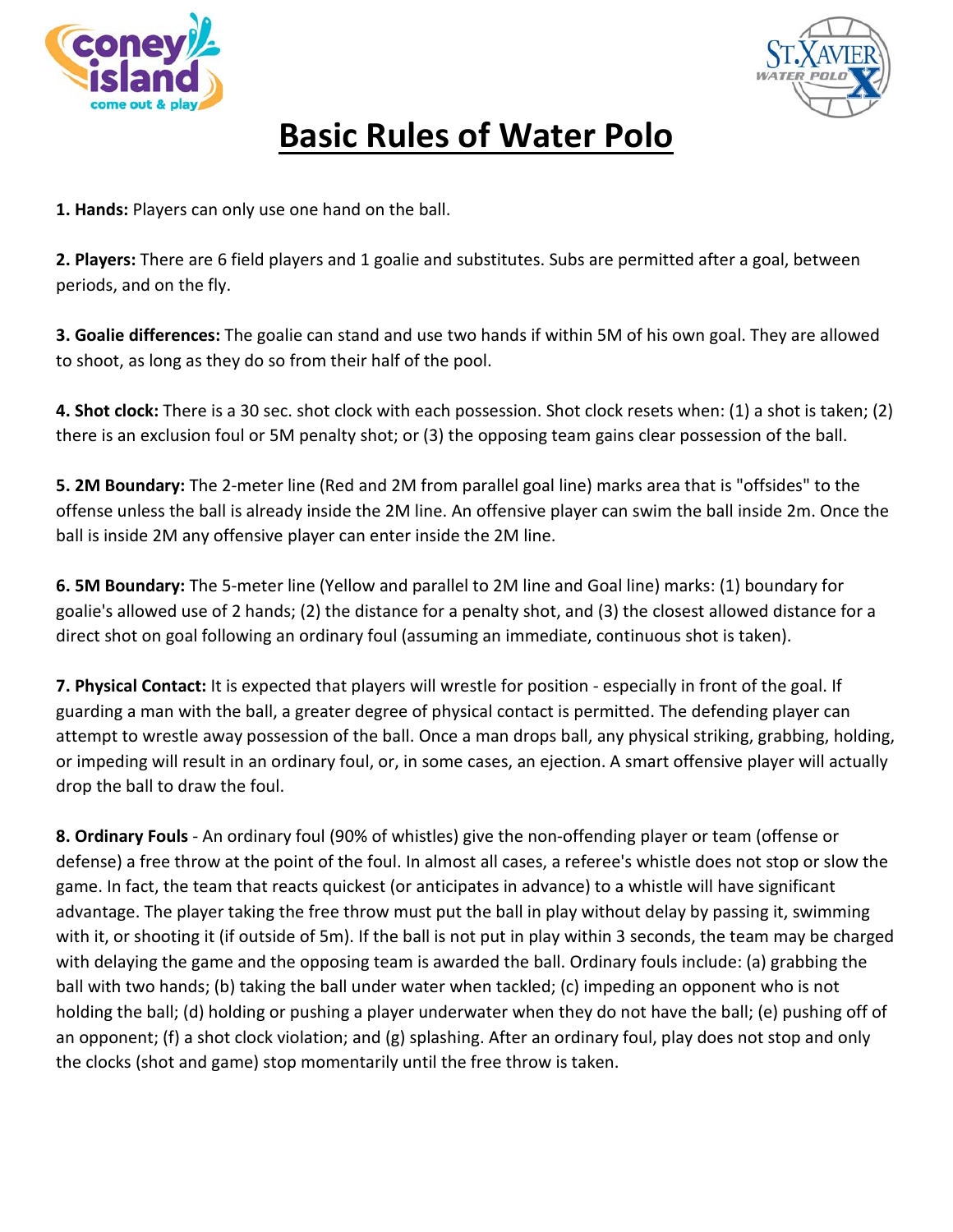



### **Rules cont'd**

**9. Major Fouls** - A major foul leads to the fouling player being ejected for 20 seconds. Major fouls - when noticeable to the ref - include: (a) kicking or striking a player; (b) deliberate splashing in the face; (c) an ordinary foul committed by the defense during dead time; (d) interfering with a free throw; (e) misconduct or disrespecting the referee; (e) aggressively holding, sinking or pulling back an opponent not holding the ball; (f) impeding or pushing off an opponent before a free throw, goal throw, corner throw or penalty throw is taken; (g) committing an act of misconduct by using foul language or violent or persistent foul play. They mainly occur when fouls are flagrant, brutal or when a defender impedes an offensive player without the ball. When called, the referee whistles a few times and points at the guilty player who must swim to the penalty corner nearest to the player's own goal line, without interfering with play. An exclusion foul results a free throw. The excluded player, or a substitution, shall be permitted to return after 20 seconds or after a goal or after a change of possession. After a player commits 3 major fouls, they are fouled out of the game.

**10. 5M Penalty** - A 5M penalty shot is awarded when a goal scoring opportunity is denied by the defensive player fouling. A penalty foul (exclusion) is recorded against the player committing the foul. The player taking the penalty throw is allowed a direct shot at the goal from the 5M line. The award of a penalty most commonly occurs in the following situations: (a) when any player pulls or pushes on the goal, (b) when any player, except the goalkeeper, blocks the ball with both hands or with a clenched fist, (c) when the goalkeeper takes the ball underwater, (d) when an offensive player in control of the ball, is fouled from behind while moving towards the goal, (e) when a defending player commits an act of brutality, (f) when an excluded player intentionally interferes with play, (g) when an excluded player or a substitute re-enters the pool early or illegally, (h) when the coach of the team not in possession of the ball requests a time out.

**11. Positions:** (A) Drivers - field players who specialize in swimming, getting around their defender and outside shooting techniques. To score, drivers must be extremely fast swimmers and be good shooters; (B) 2-meter Man/Hole Set/Center Forward - the offensive player who takes position directly in front of the opponent's goal on 2-meters. Center forwards typically have great leg strength, excellent passing abilities and are skilled shooters. (C) 2-meter Defender - guards the 2M...position requires agility to constantly readjust the guarding position in order to guard against different passes from the perimeter. (D) Utility players - play all positions and are most effective when they drive in and play hole set and quickly score against a defender who is inexperienced guarding that position.